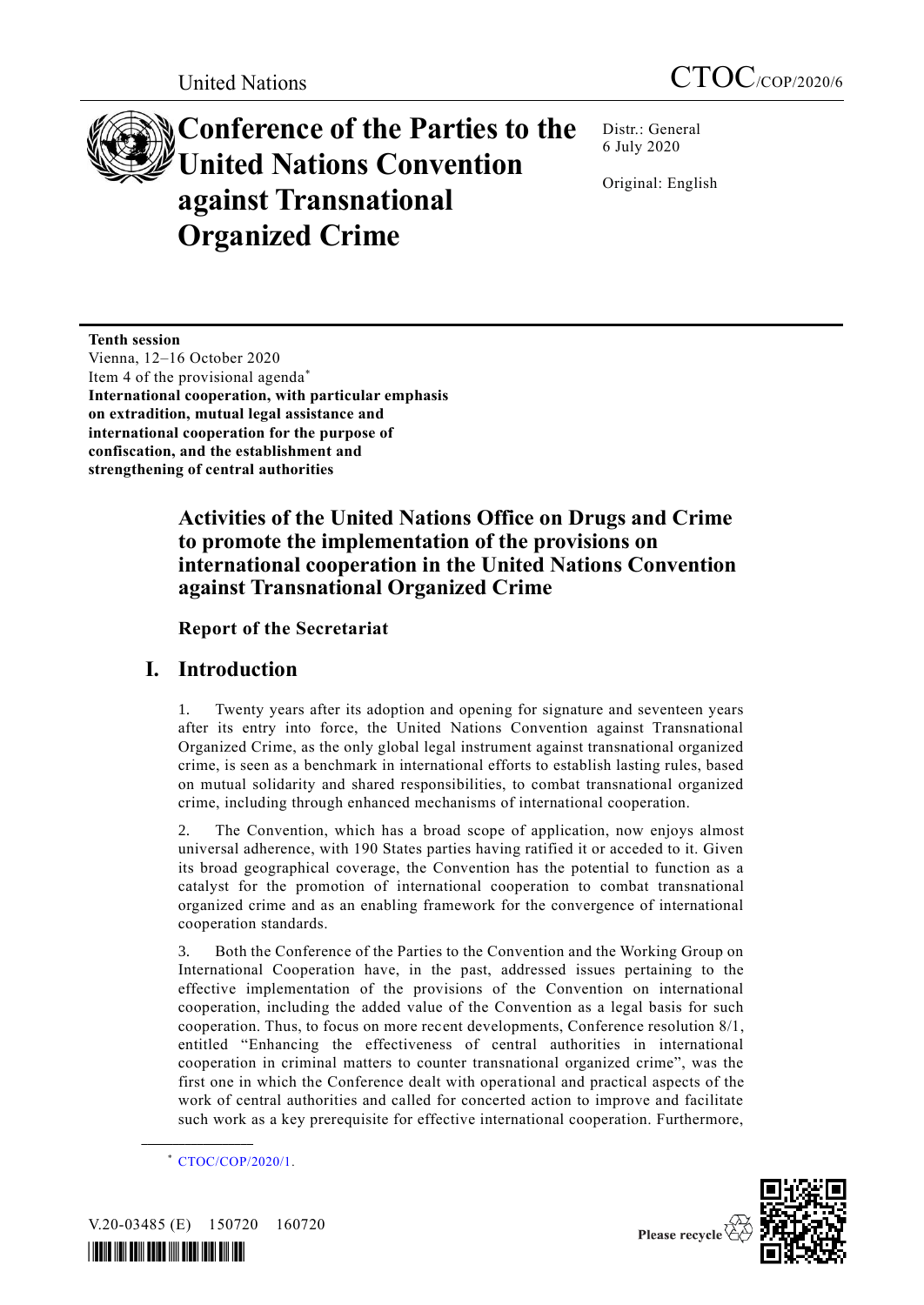in its resolution 9/3, entitled "Implementation of the provisions on international cooperation of the United Nations Convention against Transnational Organized Crime", the Conference built on the work of its Working Group on International Cooperation at its eighth, ninth and tenth meetings, held from 9 to 13 October 2017, from 28 to 31 May 2018 and on 16 October 2018, respectively, and endorsed a series of important recommendations made by the Working Group (see Conference resolution 9/3, annexes I–III).

4. The present report provides an overview of activities undertaken by the United Nations Office on Drugs and Crime (UNODC) since the ninth session of the Conference, held in Vienna from 15 to 19 October 2018, to promote the implementation of the provisions on international cooperation in the Convention, in particular activities for the implementation of resolution 9/3 of the Conference.

# **II. Implementation of Conference resolution 9/3**

#### **A. Networking**

#### **Engagement among central authorities in person**

5. The Conference of the Parties to the Organized Crime Convention endorsed, in its resolution 9/3, a series of recommendations adopted by the Working Group on International Cooperation at its eighth, ninth and tenth meetings. In one of those recommendations, the Conference focused on the need to further support the exchange of expertise among practitioners in the field of international cooperation and requested the Secretariat to continue to seek to organize, within its mandate, subject to the availability of resources and with a view to making best use of such resources, practically oriented expert group meetings either on the margins of the meetings of the Working Group or in conjunction with those of relevant intergovernmental bodies (Conference resolution 9/3, annex I, subpara. (h)).

6. Pursuant to that recommendation, UNODC organized an informal expert group meeting on international cooperation in criminal matters, which was held in Vienna from 9 to 11 April 2019. The meeting brought together 36 experts and practitioners from 19 countries, representing both civil and common law legal systems, from institutions and agencies directly dealing with practical problems and challenges encountered in the field of international cooperation in criminal matters, and with exceptionally well-balanced gender representation among them. The participants discussed, inter alia, the use of the Organized Crime Convention as a legal basis for international cooperation in criminal matters; advantages, current challenges, lessons learned and possible responses to international cooperation through mutual legal assistance; international cooperation for confiscation and disposal of confiscated proceeds of crime or property; practical aspects, challenges encountered and good practices in the field of extradition; and UNODC tools on international cooperation in criminal matters and regional networks.

#### **Judicial networking to combat transnational organized crime**

7. UNODC continued to support several international networks of focal points to facilitate cooperation in criminal matters and the effective exchange of information and expertise, building trust and creating contacts among practitioners. Participation in regional cooperation platforms and networks is an asset for expeditious cross-regional cooperation and enhanced inter-institutional coordination in cases related to transnational organized crime. This is demonstrated by the work of UNODC-supported networks such as the Network of Prosecutors and Central Authorities from Source, Transit and Destination Countries in response to Transnational Organized Crime in Central Asia and Southern Caucasus, the Regional Judicial Platform of the Sahel countries and the West African Network of Central Authorities and Prosecutors against Organized Crime, as outlined below.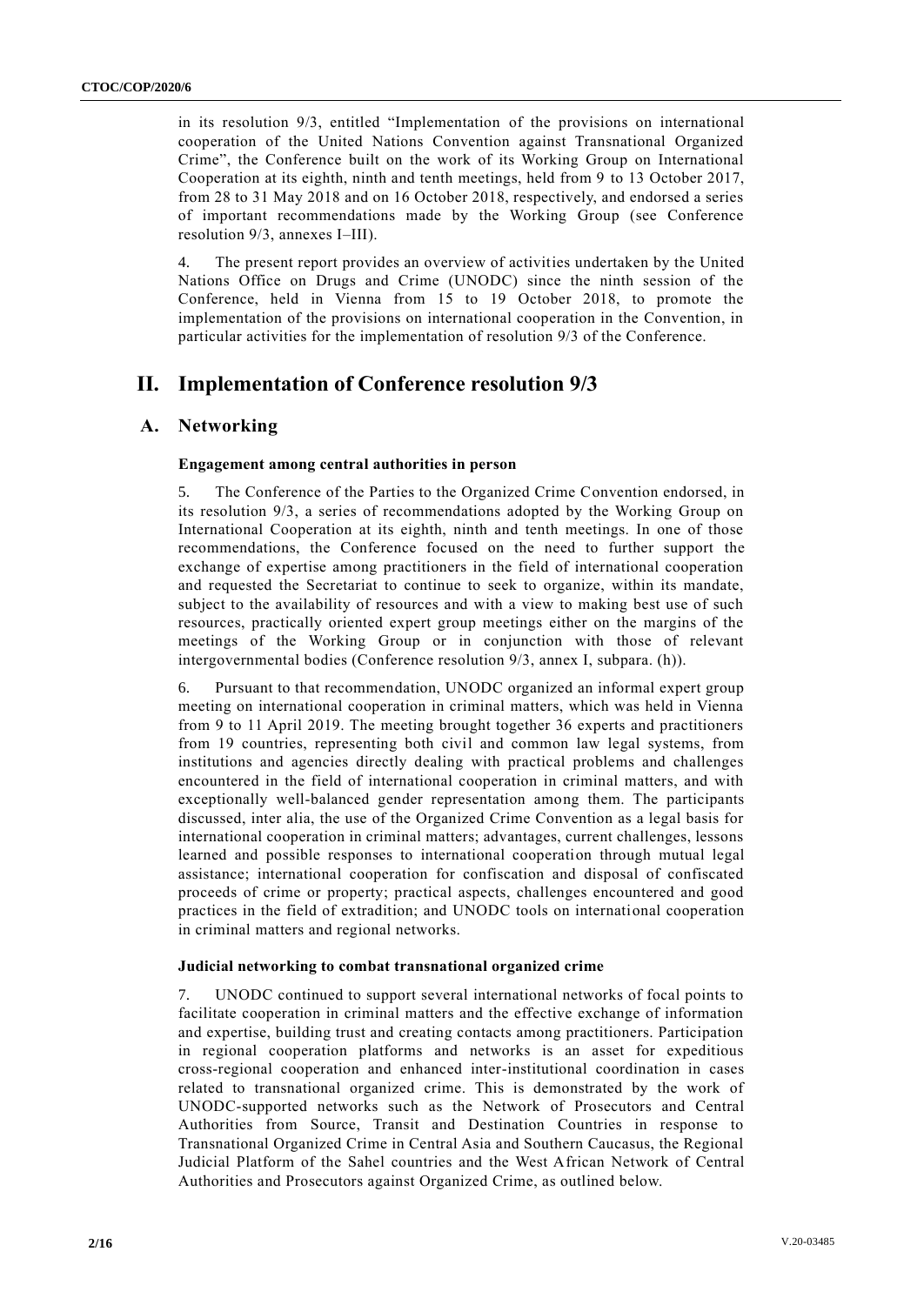8. During the reporting period, the UNODC Global Programme for Strengthening the Capacities of Member States to Prevent and Combat Organized and Serious Crime continued to support three existing judicial cooperation networks and a new network for South-East Asia. The Programme facilitated 13 cases of judicial cooperation among a wide range of jurisdictions. The Programme also continued to coordinate and cooperate with other judicial networks, including the European Judicial Network, the Commonwealth Network of Contact Persons, the Ibero-American Network for International Legal Cooperation and the Southeast European Prosecutors Advisory Group, as well as to cooperate with Eurojust and the Council of Europe.

9. In Kyrgyzstan, the judicial cooperation network for Central Asia and the Southern Caucasus facilitated the work of working groups to identify more effective ways to implement controlled deliveries and undercover operations for countering drug trafficking and organized crime.

10. In 2019, the West African Network of Central Authorities and Prosecutors against Organized Crime facilitated the negotiation of treaties on mutual legal assistance, extradition and the transfer of prisoners between Italy and Mali, and Italy and the Niger. The Network also continued to support the Nigerian liaison magistrates deployed to Italy under the project "Protection for migrants: justice, human rights and migrant smuggling". This included support for operational cases and negotiations on a bilateral convention on extradition between Nigeria and Spain. In addition, the Global Programme for Strengthening the Capacities of Member States to Prevent and Combat Organized and Serious Crime delivered judicial cooperation training workshops in Côte d'Ivoire and Ghana. The plenary meeting of the Network was held in Vienna from 29 to 31 January 2020.

11. Between 2018 and 2020, at least 300 practitioners received training on international cooperation in criminal matters through the Global Programme. In 2019, the West African Network of Central Authorities and Prosecutors against Organized Crime held a training-of-trainers session for 46 judges, prosecutors and investigators from member States of the Network. A training-of-trainers session on mutual legal assistance was organized in cooperation with the Academy of Prosecutors of Uzbekistan.

12. Between October 2019 and March 2020, three regional meetings were held that resulted in the agreement of eight Member States (Brunei Darussalam, Cambodia, Lao People's Democratic Republic, Myanmar, Singapore, Thailand, Timor-Leste and Viet Nam) to establish a judicial cooperation network to be called the South-East Asia Justice Network. The network will operate in cooperation with the Secretariat for the Treaty on Mutual Legal Assistance in Criminal Matters among Like‐Minded ASEAN Member Countries. Experts from the European Judicial Network, Eurojust, the West African Network of Central Authorities and Prosecutors against Organized Crime, the Network of Prosecutors and Central Authorities from Source, Transit and Destination Countries in response to Transnational Organized Crime in Central Asia and Southern Caucasus (CASC Network) and the Great Lakes Judicial Cooperation Network shared their experiences during the process.

13. The Global Programme for Strengthening the Capacities of Member States to Prevent and Combat Organized and Serious Crime also supported bilateral meetings, including one held in Bangkok in October 2019 between officials of the central authorities of Thailand and Uzbekistan to discuss cases involving trafficking in persons, and another one between Malaysia and Thailand. In February 2020, a meeting was organized between officials of the central authorities of Turkey and Uzbekistan to improve regional judicial cooperation and launch the negotiation of bilateral agreements.

14. On 20 March 2020, the Global Programme for Strengthening the Capacities of Member States to Prevent and Combat Organized and Serious Crime began collecting information on emergency measures taken by central and other competent authorities involved in international cooperation in criminal matters during the coronavirus disease (COVID-19) pandemic. The information, which has been compiled in the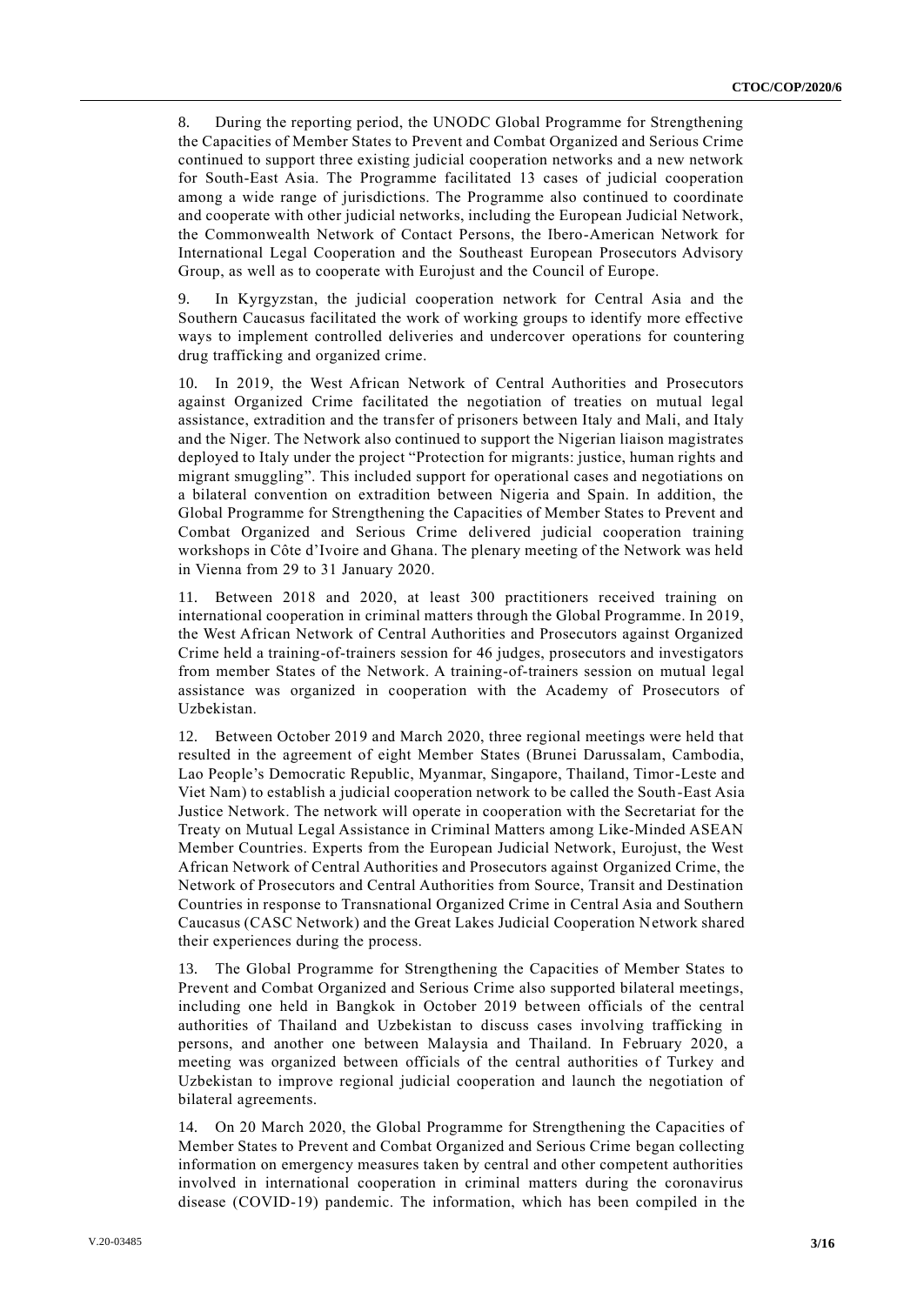form of a list, was obtained through the secretariats of regional judicial cooperation networks, including the European Judicial Network, the Ibero-American Network for International Legal Cooperation, the Southeast European Prosecutors Advisory Group and the CASC Network, or through regional organizations such as the Council of Europe, or was directly provided by the central authorities themselves. At the time of drafting the present report, 49 countries had adopted extraordinary measures to accept requests sent by electronic means, while 17 had provided email or phone numbers for coordination. Some of those 17 countries clarified that they were able to accept requests by email or means other than paper, under ordinary rules. The list is regularly updated and further disseminated. To date, more than 145 central authorities have received the list and updates to it. The Global Programme for Strengthening the Capacities of Member States to Prevent and Combat Organized and Serious Crime also took advantage of the opportunity to explore, together with central authorities, the use of electronic signatures and the direct transmission of requests for international cooperation.

#### **B. Technical assistance**

15. In accordance with a recommendation adopted by the Working Group on International Cooperation at its ninth meeting, held from 28 to 31 May 2018, the Conference of the Parties, in its resolution 9/3, encouraged States and other technical assistance providers, including UNODC, to incorporate measures to enhance trai ning and technical assistance for central authorities responsible for mutual legal assistance, and competent authorities for extradition to help States parties in their implementation of the Convention (Conference resolution 9/3, annex II, subpara. (g)).

16. A workshop organized jointly by the programme on strengthening criminal investigation and criminal justice cooperation along the cocaine route in Latin America, the Caribbean and West Africa (CRIMJUST) and the West African Network of Central Authorities and Prosecutors against Organized Crime, on strengthening cooperation along the cocaine route in Latin America, the Caribbean and West Africa, was held in Buenos Aires on 28 and 29 November 2018. The workshop provided an opportunity to explore such issues as the use of the Organized Crime Convention as a legal basis for international cooperation in criminal matters and the role of central authorities in mutual legal assistance practice.

17. A workshop on international cooperation, including mutual legal assistance and extradition, to combat trafficking in persons and the smuggling of migrants: international aspects and national perspectives was held in Ashgabat on 5 and 6 August 2019. It was organized by the UNODC Programme Office in Turkmenistan and brought together national judicial and law enforcement officers to discuss, inter alia, challenges and best practices in the field of international cooperation to combat trafficking in persons and the smuggling of migrants.

18. As a joint technical assistance activity carried out by its respective branches working on organized crime and corruption, UNODC supported and serviced a training workshop to enhance the effectiveness of mechanisms for mutual legal assistance in Saudi Arabia, which was held in Riyadh from 20 to 24 October 2019. The aim of the training workshop was to enhance the knowledge of the national practitioners involved in mutual legal assistance and generate substantive discussions on the key issues pertaining to the national legislative and opera tional framework in the field of mutual legal assistance. The main focus was on strengthening national capacities and streamlining mutual legal assistance actions in line with national legislation, good practices and international standards, including the requirements set forth in the Organized Crime Convention and the United Nations Convention against Corruption.

19. UNODC also supported and serviced a workshop on the implementation by Angola of its international commitments in the areas of transnational organized crime and drug control, held in Luanda from 2 to 6 December 2019. The objective of the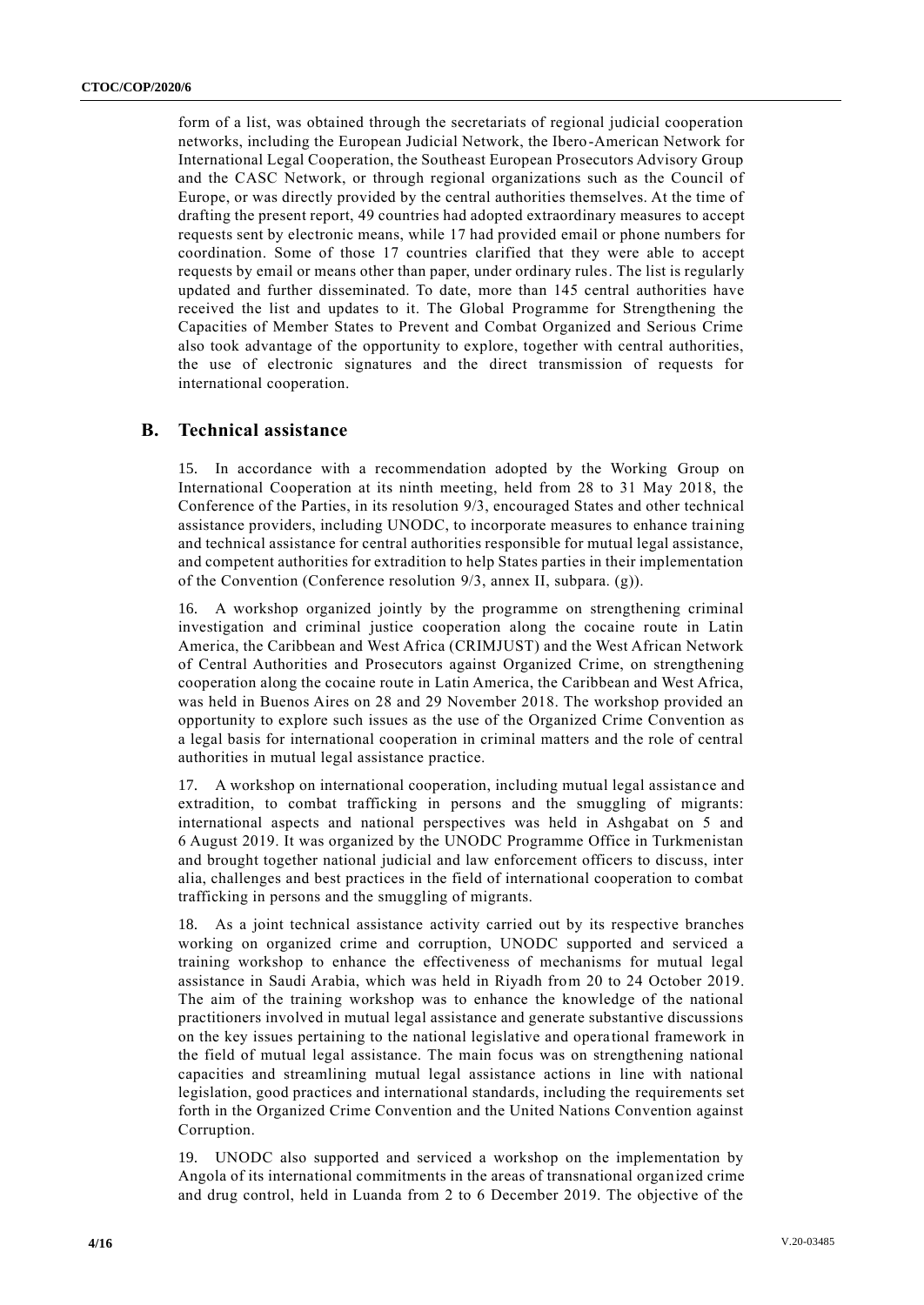workshop was to enhance knowledge among national officials of the added value and high potential of fully implementing the provisions of multilateral instruments, including the Organized Crime Convention and its international cooperation provisions.

20. In recent years, UNODC has supported States in achieving adherence to, and the fullest possible implementation of, the Organized Crime Convention, including through the dedicated global programme entitled "Support to the work of the Conference of the Parties to the United Nations Convention against Transnational Organized Crime", which was developed to support the review of implementation of the Organized Crime Convention and provide a framework for the delivery of technical assistance to States in need. The global programme focused on providing technical assistance and legislative advice to encourage the ratification of and/or accession to the Convention, as well as its implementation, by promoting international cooperation and knowledge management. As a result of a recent evaluation, the Secretariat is currently working on the development of a new successor global programme aimed at supporting States in the effective implementation of the Convention, in close cooperation with other global programmes of UNODC, including by providing technical assistance to address the needs of States parties identified in the findings of future country reviews to be conducted within the framework of the newly established Mechanism for the Review of Implementation of the United Nations Convention against Transnational Organized Crime and the Protocols thereto. International cooperation in criminal matters will continue to be one of the key areas of work under the new global programme.

# **III. Tools to facilitate international cooperation to combat transnational organized crime**

#### **A. Knowledge management portal known as Sharing Electronic Resources and Laws on Crime (SHERLOC)**

21. UNODC continued to develop and expand the knowledge management portal known as Sharing Electronic Resources and Laws on Crime (SHERLOC), a website that is freely accessible without the need for registration and that comprises several databases containing legal resources concerning organized crime and terrorism. To facilitate global and multilingual access, the portal has been translated for use in each of the six official languages of the United Nations. Recently, the Google Translate service was integrated into the portal to enable users to browse in different languages.

22. UNODC continued to populate the SHERLOC database of legislation with laws concerning organized crime, terrorism and cross-cutting issues. The database of legislation currently contains more than 9,800 legislative extracts from 197 countries, most of which are parties to the Organized Crime Convention. Each of the extracts has been catalogued according to country, article of the Organized Crime Convention and the Protocols thereto, crime type and relevant cross-cutting issues. The extracts are accompanied by attachments containing, or links to, the full text of the relevant law in one of the six official languages of the United Nations. As regards international cooperation, the database of legislation contains, for example, 383 extracts of legislation on extradition and 318 extracts concerning mutual legal assistance. Accessing these extracts can assist central and competent authorities in understanding the legal framework for cooperation with other countries.<sup>1</sup>

23. The SHERLOC case law database can also be used to research matters concerning organized crime and terrorism. The case law database currently hosts more than 3,000 summaries of judicial proceedings concerning organized crime and

<sup>&</sup>lt;sup>1</sup> Materials contained in the SHERLOC database of legislation concerning international cooperation are available at<https://sherloc.unodc.org/> and can be accessed by selecting a filter under the "Cross Cutting" menu.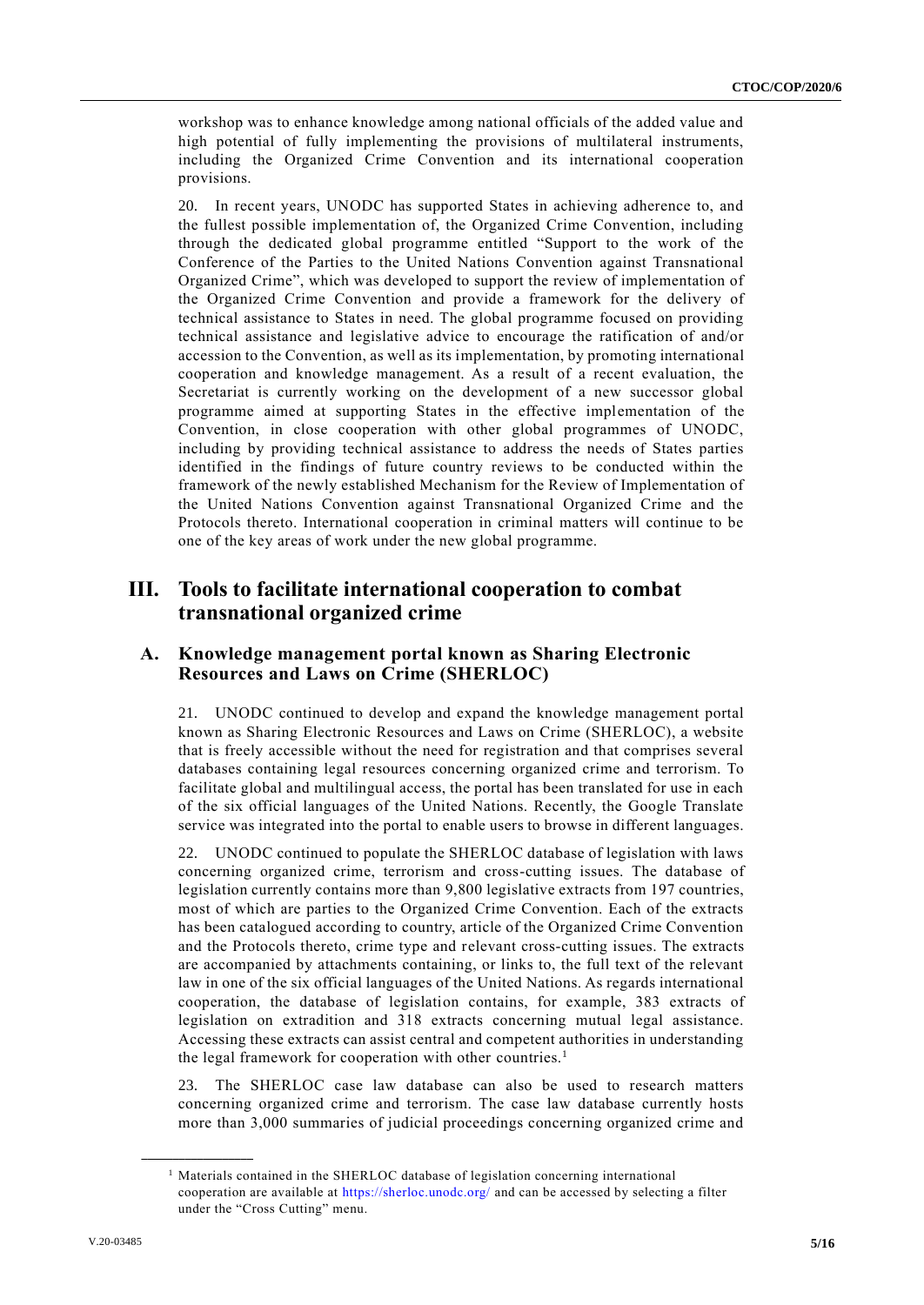terrorism from 128 countries, as well as several international and regional bodies. As regards international cooperation, the case law database contains 67 cases involving international cooperation for purposes of extradition, 34 cases involving international cooperation for purposes of confiscation and asset recovery, 93 cases involving mutual legal assistance and 100 cases involving international law enforcement cooperation. Additional cases in the database concern further aspects of international cooperation such as the transfer of sentenced persons and the transfer of criminal proceedings.<sup>2</sup>

24. The recently redeveloped and improved SHERLOC treaty database provides access to and information on the ratification of international and regional treaties concerning organized crime, terrorism and international cooperation in criminal matters. Hence, it can be used by central and competent authorities in ascertaining the relevant legal framework for international cooperation with their counterparts.

25. SHERLOC was visited by 338,196 users in 2019. Most visitors to SHERLOC use the portal in English, with Spanish and French coming in second and third in terms of use. The 10 States with the most SHERLOC users in 2019 were the United States of America (13.5 per cent of users), India (10.3 per cent), Ecuador (6.6 per cent), the Philippines (6 per cent), Mexico (5.6 per cent), Bolivia (Plurinational State of) (5 per cent), Peru (4.8 per cent), Guatemala (4.4 per cent), Colombia (3.6 per cent) and the United Kingdom of Great Britain and Northern Ireland (3.5 per cent). According to the most recent survey conducted among SHERLOC users, the most common fields of work of SHERLOC users are law enforcement (22 per cent), academia (17 per cent), non-governmental organizations (11 per cent), policymaking (6 per cent), the judiciary (6 per cent), students (6 per cent), prosecution (5 per cent) and authorities responsible for international cooperation (4 per cent).

## **B. Online Directory of Competent National Authorities**

26. Pursuant to the pertinent recommendations contained in Conference resolution 8/1, UNODC continued to redevelop the Directory of Competent National Authorities. During the reporting period, UNODC expanded the directory to include central and competent authorities designated under the Convention against Corruption. As a result, the overall number of authorities listed in the directory had increased to more than 1,500 as of June 2020 (see figure I).

Figure I



**Increase in the number of authorities listed in the Directory of Competent National Authorities, 2011–2020**

<sup>2</sup> Materials contained the SHERLOC case law database concerning international cooperation can be accessed by selecting a filter under the "Cross Cutting" menu.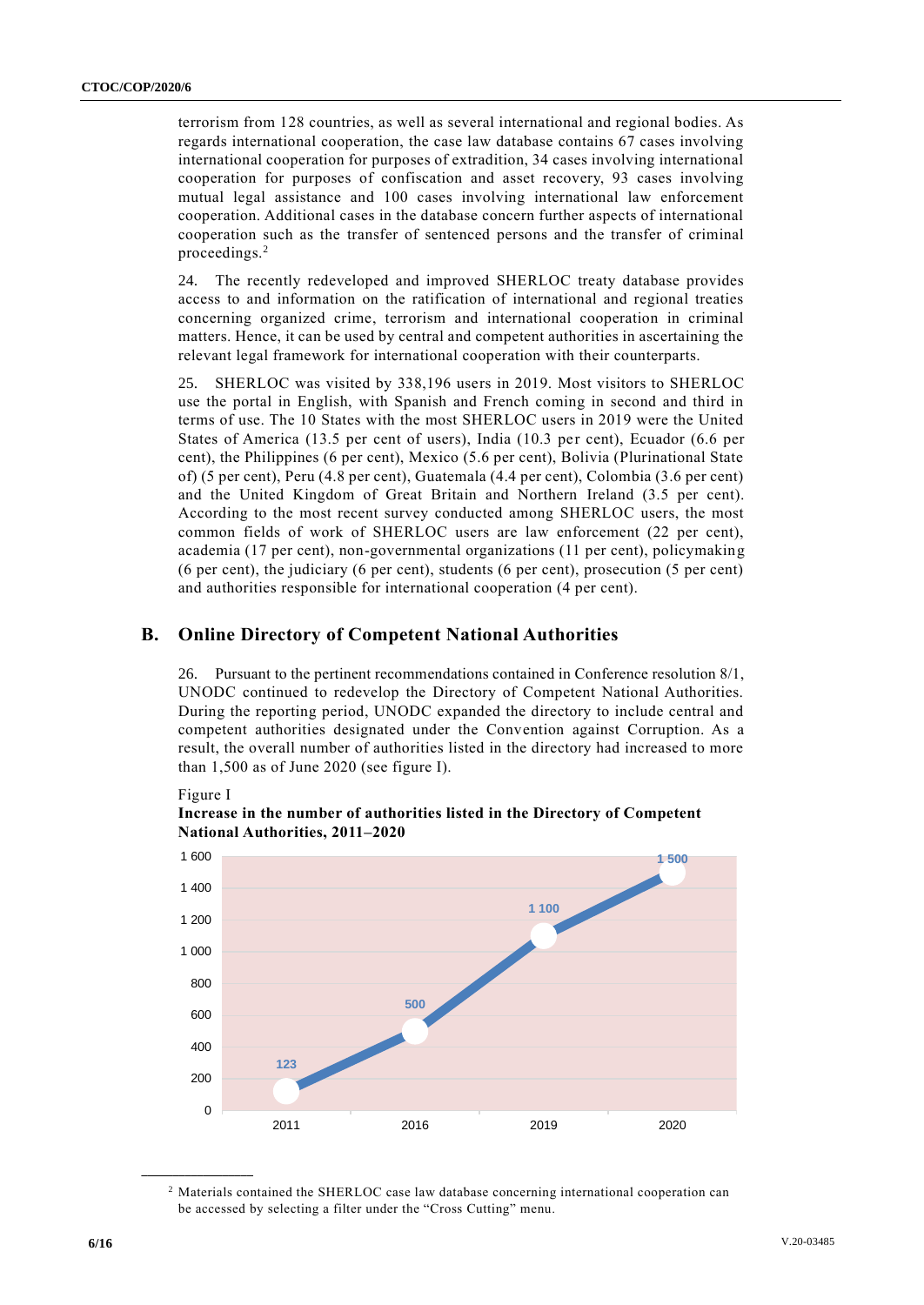27. Since the ninth session of the Conference of the Parties, the number of registered users of the directory also increased, reaching 1,767 users overall as of June 2020.

# 700 885 1 024 1 132 1 557 1 767 **<sup>2015</sup> <sup>2016</sup> <sup>2017</sup> <sup>2018</sup> <sup>2019</sup> June 2020**

#### Figure II **Increase in the number of users of the Directory of Competent National Authorities, 2015–2020**

28. From 1 January to 31 December 2019, the online directory registered 5,687 views, representing a 30 per cent increase, compared with the 3,866 views registered in 2018.

29. The Secretariat also undertook preliminary work on the development of a secure communication platform within the directory that would enable safe and secure communication between central and other competent authorities involved in international cooperation in criminal matters. Related mandates to undertake such work have been in place since the early phases of the work of the Conference.<sup>3</sup>

<sup>&</sup>lt;sup>3</sup> In its decision 3/2, subparagraph (u), the Conference requested its secretariat to provide its support to the building up of a virtual network of central authorities designated pursuant to article 18 of the Convention and competent authorities for extradition requests and to facilitate communication and problem solving among such authorities, by considering the setting up of a discussion forum on a secure network, and encourages those authorities to make use of existing regional networks. Similar wording was reiterated in its decision 4/2, subparagraph (w), in which the Conference requested the Secretariat to provide its support to strengthening networking among authorities at the interregional level and to explore ways to facilitate communication and problem-solving among such authorities by considering the establishment of a discussion forum on a secure network.

In its resolution 8/1, the Conference encouraged States parties to make the fullest and most effective use of available technology to facilitate cooperation between central authorities, including online resources developed at the national level and relevant tools created by the United Nations Office on Drugs and Crime, such as the knowledge management portal known as Sharing Electronic Resources and Laws on Crime and the Mutual Legal Assistance Request Writer Tool, and to develop virtual networks between and among central authorities and explore the feasibility of secure electronic communications.

In the same resolution, the Conference endorsed a relevant recommendation of the Working Group on International Cooperation, in which Member States were encouraged to consider, with the assistance of the Secretariat and subject to the availability of extrabudgetary resources, the possibility of developing a global network, through a virtual environment, for the purpose of establishing and enhancing direct contact between central authorities (Conference resolution 8/1, annex I, subpara. (l)).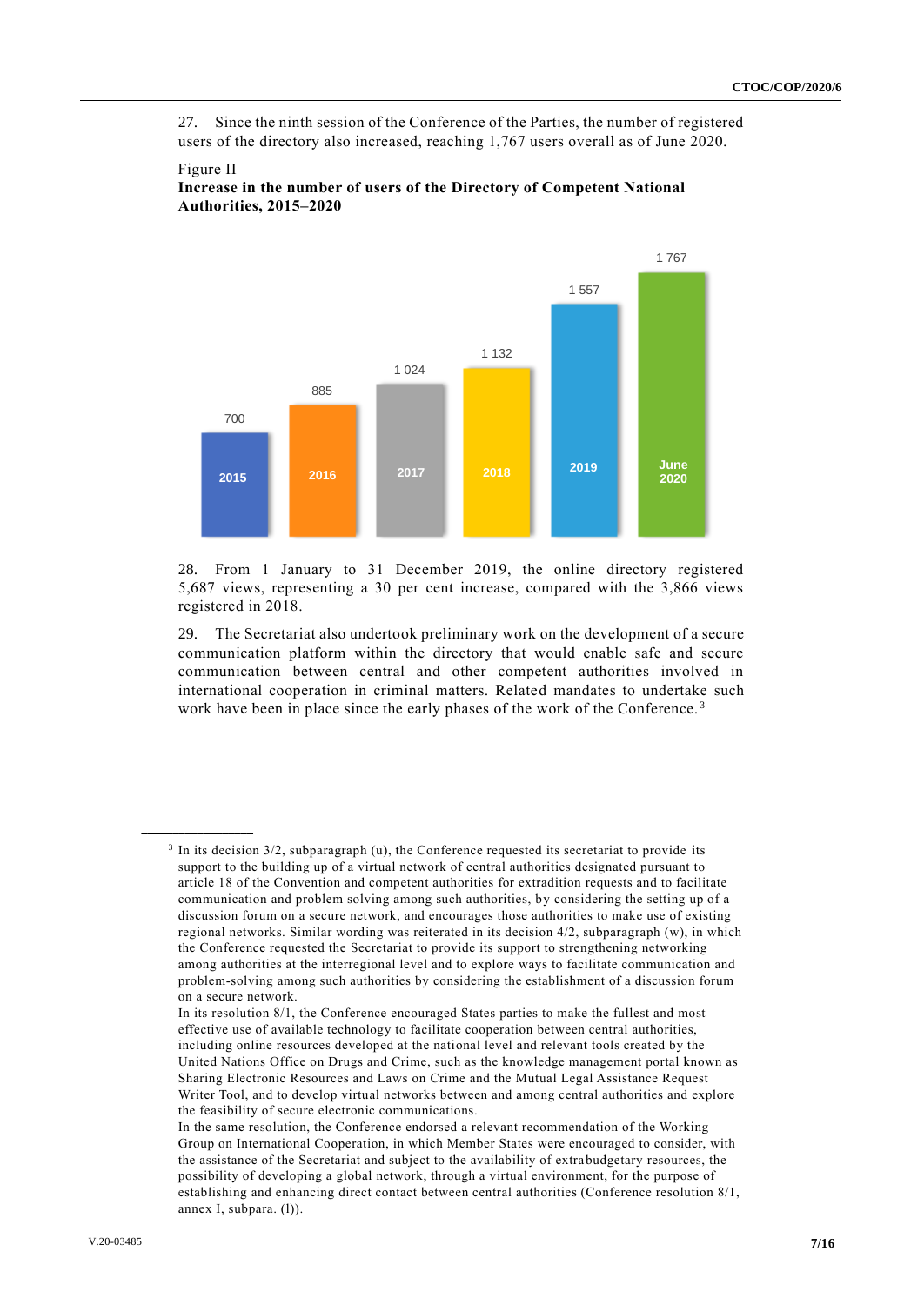## **C Mutual Legal Assistance Request Writer Tool**

30. UNODC continued to use the redeveloped version of the Mutual Legal Assistance Request Writer Tool in training activities and workshops. Officers from Morocco, Pakistan, Papua New Guinea, Saudi Arabia, Solomon Islands and Turkmenistan were trained in its use. UNODC also continued to raise awareness about the usefulness and added value of the tool. In this context, and upon request, UNODC delivered virtually a presentation on the tool at the meeting of the Criminal and Legal Affairs Subgroup of the Group of Seven (G7) Rome-Lyon Group held in Paris from 24 to 25 October 2019. This followed the delivery of a similar presentation to the G7 central authorities for mutual legal assistance in 2017, which had focused on work to finalize the redeveloped version of the tool. Under the new reality that has emerged as a result of the COVID-19 pandemic, UNODC has been working towards integrating presentations on the tool into online courses and webinars in order to facilitate the dissemination of information about its use and the training of an expanded number of practitioners and experts in a virtual environment. In its redeveloped form, the tool integrates features on asset recovery and additional forms and means of international cooperation in criminal matters, including the transfer of criminal proceedings, videoconferencing and, to the extent applicable, joint investigations and international cooperation to conduct controlled deliveries. The tool is available as an open resource on a dedicated page of the UNODC website [\(www.unodc.org/mla/en/index.html\)](http://www.unodc.org/mla/en/index.html).

#### **D. Digest of cases in which the Organized Crime Convention was used as a legal basis for international cooperation in criminal matters**

31. Pursuant to Conference resolution 9/3, annex III, subparagraph (j), and suggestions by the informal expert group meeting on international cooperation in criminal matters held in April 2019, UNODC has prepared a digest of cases involving international cooperation in criminal matters in which the Organized Crime Convention was used as a legal basis. The digest represents the first and most comprehensive study of the practical use of the international cooperation provisions of the Convention, as documented in actual cases. Drawing on more than 100 cases from around the world, the digest analyses the available information in terms of type of cooperation involved, cooperating States, offences at stake and other international agreements involved, in order to provide a better understanding of the circumstances in which the Convention is used, the opportunities offered by its use and the challenges and obstacles faced by States parties in that regard.

32. The goal of the digest is to present the fullest possible picture of the practical use of the Convention as a legal basis for international cooperation at a significant juncture: 20 years after the adoption and opening for signature of the Convention and 17 years after its entry into force. In doing so, the digest facilitates the sharing of relevant experiences of States parties and, based on the lessons learned, the development of recommendations aimed at enhancing and increasing the use of the Convention as a tool for international cooperation to combat transnational organized crime more effectively.

## **E. Compendium of recommendations of the Working Group on International Cooperation and of decisions and resolutions of the Conference of the Parties pertaining to international cooperation in criminal matters**

33. As part of a wider effort to compile and publish all relevant outcomes of the working groups of the Conference of the Parties throughout the years of their functioning, a compendium has been prepared by the Secretariat compiling all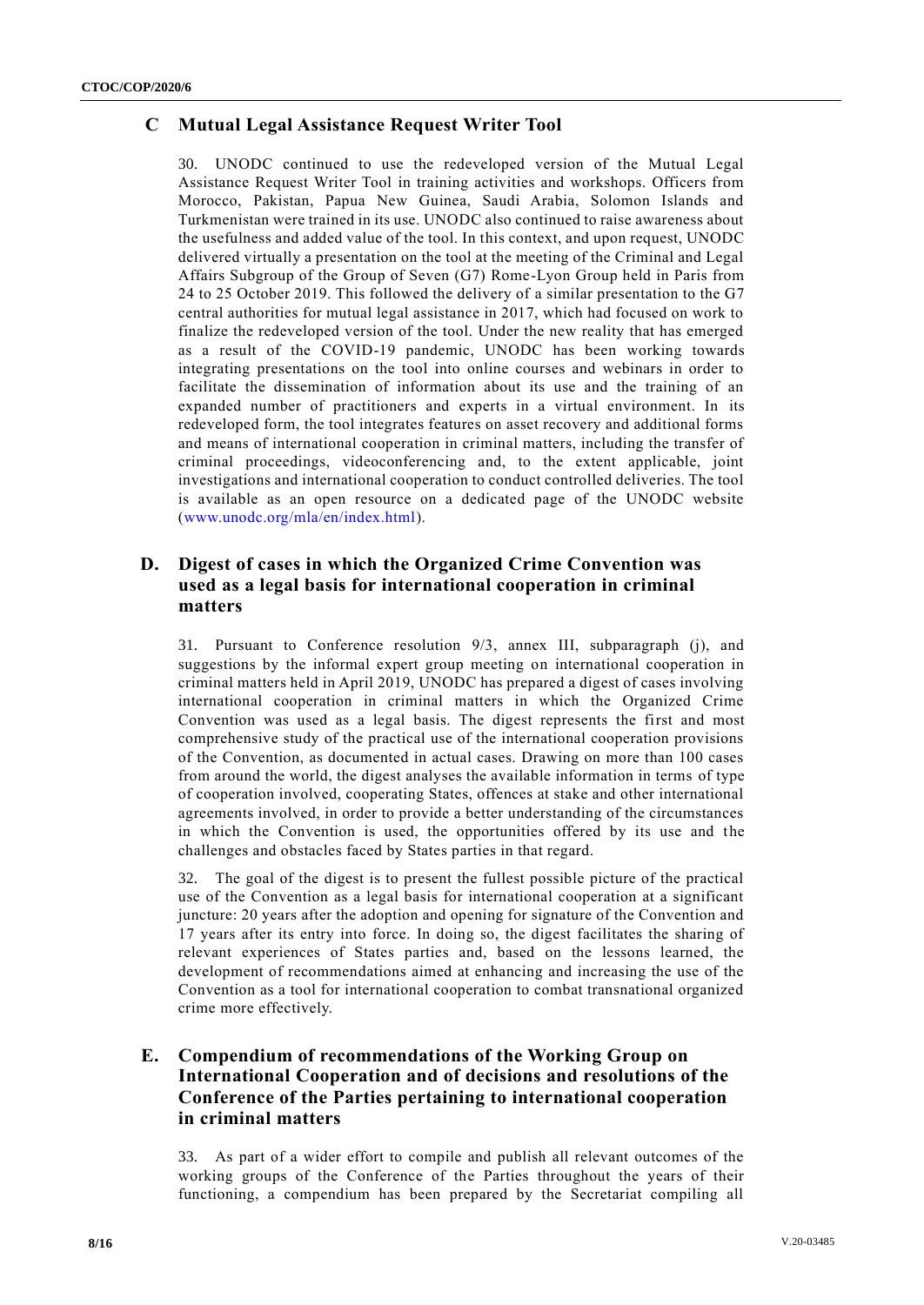recommendations emanating from the meetings of the Working Group on International Cooperation, as well as the decisions and resolutions of the Conference, on issues pertaining to international cooperation in criminal matters. The compendium is complemented by, and is to be read in conjunction with, a thematic index of the outcomes of both the Working Group and the Conference.

#### **F. Webinars as training tools**

34. As part of measures to mitigate the challenges posed by the COVID-19 pandemic, UNODC promoted and relied on the use of information and communication technologies, including webinars, e-learning tools and webcasts, for the training of practitioners. In the second quarter of 2020, the UNODC Terrorism Prevention Branch launched a new series of webinars on the topic "International Cooperation in Criminal Justice Responses to Terrorism". The webinars are focused on themes related to the networks and tools developed by UNODC to strengthen international and regional cooperation in criminal matters, including mutual legal assistance and facilitating the exchange of legal information and the sharing of evidence. Among the topics the webinars have addressed so far – or will address – are the following: the UNODC SHERLOC portal, which brings together a number of tools and databases, thereby playing a key role in the sharing of legal information relating to countering terrorism and organized crime; the Directory of Competent National Authorities and the Mutual Legal Assistance Request Writer Tool, both important instruments for supporting practitioners dealing with mutual legal assistance requests; the platforms and networks of focal points from various regions of the world and their added value in this area; and the guides, tools and recommendations developed to facilitate the preservation and sharing of electronic evidence across borders. The webinars are delivered through the Counter-Terrorism Learning Platform, a portal aimed at strengthening cooperation among criminal justice and law enforcement practitioners and enhancing their legal and operational knowledge in relation to combating terrorism and transnational organized crime.

35. The webinars are open for participation, upon registration, to practitioners in the field of countering terrorism and transnational organized crime worldwide, in particular investigators, prosecutors, judicial authorities, and competent national authorities responsible for international cooperation in criminal matters. The first webinar, entitled "'Elementary, my dear Watson': UNODC's SHERLOC Portal, combating terrorism and organized crime through knowledge-sharing" was delivered on 7 May 2020. The second webinar, delivered on 24 June 2020, was focused on the UNODC Mutual Legal Assistance Request Writer Tool and the Directory of Competent National Authorities. A total of 86 participants took part in the second webinar and provided very positive feedback, with 100 per cent of them expressing the view that the webinar had enabled them to gain knowledge of relevance to their professional functions. Plans are in place to offer the webinars in English, French and Spanish versions on a regular basis in future.

## **IV. International cooperation involving electronic evidence**

## **A. Maintaining communication with the Expert Group to Conduct a Comprehensive Study on Cybercrime: an update on the work of the Expert Group**

36. In its resolution 9/3, the Conference of the Parties endorsed a recommendation adopted by the Working Group on International Cooperation at its eighth meeting, held from 9 to 13 October 2017, in which the Secretariat was invited to assist both the Conference and its Working Group on International Cooperation in maintaining communication with the Expert Group to Conduct a Comprehensive Study on Cybercrime, within their respective mandates and while keeping the bureaux of both groups informed (Conference resolution 9/3, annex I, subpara. (k)).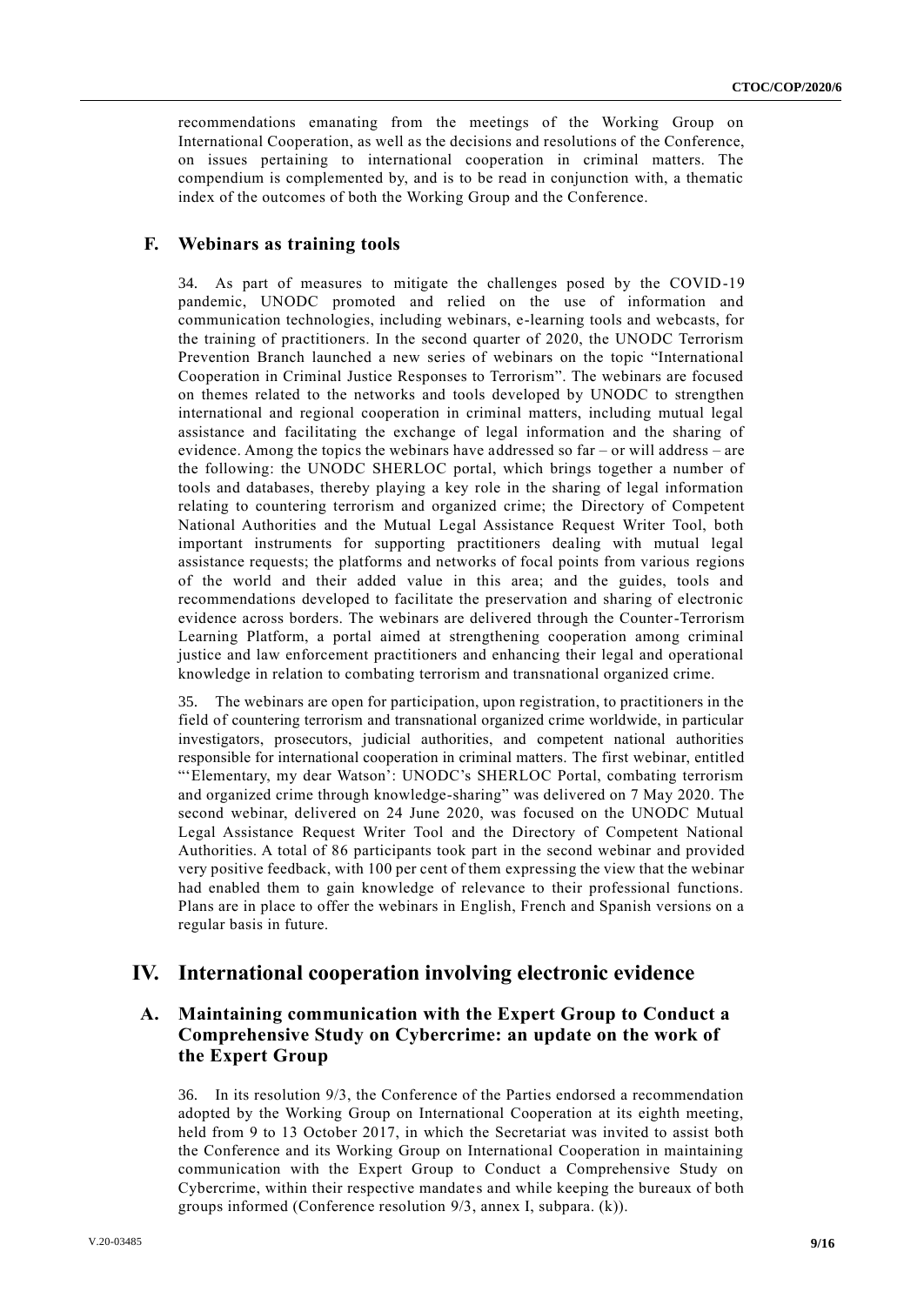37. During the reporting period, the Expert Group met twice; its fifth meeting was held from 27 to 29 March 2019 and its sixth meeting was rescheduled, owing to the COVID-19 pandemic, to 27–29 July 2020.

38. At its fifth meeting, the Expert Group focused on law enforcement and investigations, as well as electronic evidence and criminal justice. The Expert Group was informed about successful national efforts to implement legal and procedural measures to tackle cybercrime, develop and implement cybersecurity strateg ies and policies, enact and/or upgrade legislation on cybercrime, implement new investigative tools to gather electronic evidence and establish its authenticity for evidentiary purposes in criminal proceedings, and implement institutional arrangements for the more efficient use of resources to combat cybercrime. The need for appropriate procedural powers to obtain electronic evidence was highlighted, together with challenges arising from conflicts regarding territorial jurisdiction. The discussion also focused on how to strike a balance between the need for effective law enforcement responses to cybercrime and the protection of fundamental human rights, in particular the right to privacy. The Expert Group accorded priority to the need for sustainable capacity-building within national law enforcement and criminal justice systems as an important prerequisite for enhancing domestic capabilities and enabling the sharing of good investigative practices and experience and the dissemination of new techniques.

39. At the same meeting, the Expert Group reiterated the importance of international cooperation in the cross-border investigation and prosecution of cybercrime. Different practices were mentioned as examples of how to foster international cooperation in relation to electronic evidence, in particular at the operational level. It was also noted by some speakers that capacity-building and training on requirements related to mutual legal assistance were key components for ensuring timely access to data. In addition, some countries recommended the use of 24/7 networks to request the prompt preservation of data. Speakers agreed that international cooperation was of paramount importance for gathering and sharing electronic evidence in the context of cross-border investigations. It was stressed that States should make full use of the Organized Crime Convention and relevant multilateral, regional and bilateral treaties and arrangements on cybercrime to foster international cooperation on judicial assistance and law enforcement in related cases, while respecting the principles of sovereignty, equality and reciprocity. The significance of promoting networking for the sharing of experiences and expertise was highlighted, in particular to address the challenges posed by varying national requirements on the admissibility and evidentiary integrity and authenticity of such evidence [\(UNODC/CCPCJ/EG.4/2019/2,](http://undocs.org/UNODC/CCPCJ/EG.4/2019/2) paras. 23–24 and 44).

40. In its resolution [74/173,](http://undocs.org/A/RES/74/173) on promoting technical assistance and capacity-building to strengthen national measures and international cooperation to combat cybercrime, including information-sharing, the General Assembly acknowledged the importance of the work of the Expert Group to continue to exchange information on national legislation, best practices, technical assistance and international cooperation, with a view to examining options to strengthen existing responses and to propose new national and international legal or other responses to cybercrime. The Assembly noted with appreciation that the Expert Group would develop, in accordance with its workplan for the period 2018–2021, possible conclusions and recommendations for submission to the Commission on Crime Prevention and Criminal Justice. The Assembly recognized the Expert Group as an important platform for the exchange of information on national legislation, best practices, technical assistance and international cooperation, with a view to examining options to strengthen existing responses and to propose new national and international legal or other responses to cybercrime. The Assembly requested UNODC to continue to periodically collect information on new developments, progress made and best practices identified and to periodically report that information to the Expert Group and the Commission on Crime Prevention and Criminal Justice, and invited the Expert Group to provide advice, on the basis of its work, to UNODC, including with regard to the Global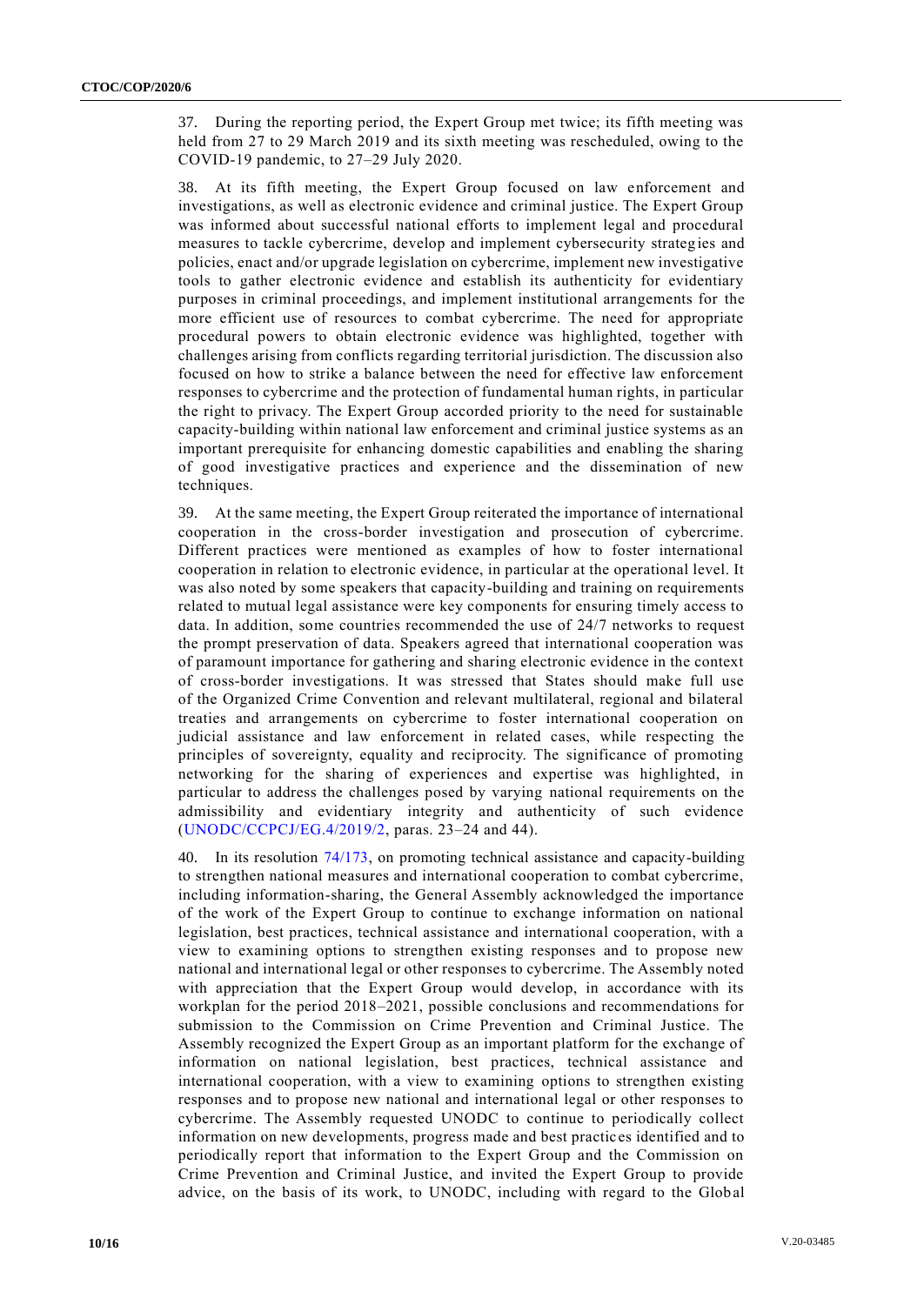Programme on Cybercrime, in order to assist, without prejudice to other issues included in the mandate of the Expert Group, in identifying high-priority capacity-building needs and effective responses, without prejudice to the status of the Commission as the governing body of the crime programme of the Office.

41. At the sixth meeting of the Expert Group, to be held from 27 to 29 July 2020, international cooperation will be among the agenda items for discussion. The Expert Group will further discuss and exchange information on national needs, as well as challenges, lessons learned and best practices regarding international cooperation to combat cybercrime, and will make recommendations on how to improve international cooperation in that regard.

#### **B. Mainstreaming the topic of electronic evidence into the work of the United Nations Office on Drugs and Crime in the field of international cooperation**

#### **Electronic evidence and international cooperation to combat transnational organized crime and terrorism**

42. In 2019, UNODC, the Counter-Terrorism Committee Executive Directorate and the International Association of Prosecutors jointly published the *Practical Guide for Requesting Electronic Evidence Across Borders*. Password-protected access to the guide was made available in March 2019 within the Directory of Competent National Authorities on the SHERLOC platform. The guide contains information to help identify the steps to be taken at the national level to gather, preserve and share electronic evidence, with the overall aim of ensuring efficiency in mutual legal assistance practices. It is intended to be used for global training purposes, to share knowledge and to give practitioners the confidence to request electronic evidence quickly, legally and in a format admissible in court. It has been used in regional training events in Asia, Africa, Latin America and the Caribbean, and the Pacific region, as well as in a national-level training event in Pakistan. Since the release of the guide, UNODC has received multiple requests from international organizations to establish partnerships in the delivery of related training events, and has collaborated with the Commonwealth of Nations, the Organization of American States, the Organization for Security and Cooperation in Europe and the Pacific Islands Law Officers' Network in the delivery of related activities.

43. On 10 and 11 December 2019, within the framework of the global initiative entitled "Strengthening the capacity of central authorities and counter-terrorism prosecutors and investigators in obtaining digital evidence from private communications service providers in cross-border investigations, with a particular focus on counter-terrorism matters", UNODC, the Counter-Terrorism Committee Executive Directorate and the International Association of Prosecutors jointly organized a specialist workshop, held in Washington, D.C., on obtaining electronic evidence through mutual legal assistance. Dedicated entirely to the topic of obtaining electronic evidence through mutual legal assistance mechanisms, the workshop used as reference material the *Practical Guide for Requesting Electronic Evidence Across Borders*. The workshop offered an opportunity for practitioners (including liaison magistrates to the United States, national prosecutors and representatives of central authorities, representatives of the United States Department of Justice and technical experts) to discuss the practical aspects of cooperation and ongoing challenges, as well as identify and share good practices to strengthen the expeditious processing of requests for mutual legal assistance with the United States, with a view to enhancing the effectiveness of the investigation and prosecution of terrorism and other serious crimes around the world.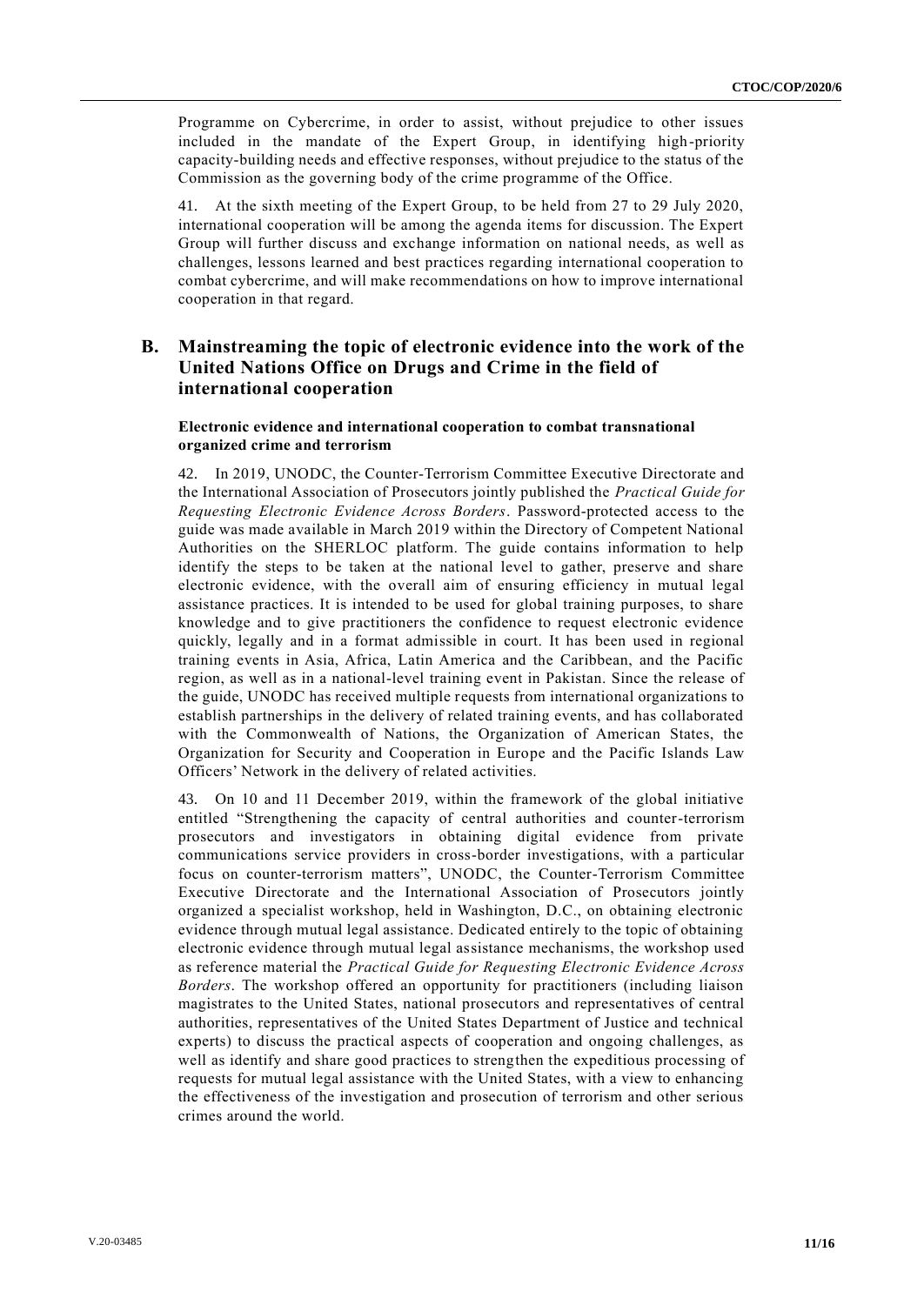#### **Electronic evidence, building the capacity of central authorities and international cooperation: recommendations of the Conference of the Parties, and preparations and agenda items for the Fourteenth United Nations Congress on Crime Prevention and Criminal Justice**

44. In accordance with a recommendation adopted by the Working Group on International Cooperation at its eighth meeting, held from 9 to 13 October 2017, the Conference asked the Secretariat to continue to undertake, subject to the availability of resources, training activities for both criminal justice and law enforcement authorities and private sector entities (service providers), at the national and regional levels, on the gathering and sharing of electronic evidence and on international cooperation relating to such evidence, within the framework of the Convention (Conference resolution 9/3, annex I, subpara. (j)).

45. In the same resolution, in endorsing one of the recommendations adopted by the Working Group on International Cooperation at its ninth meeting, held from 28 to 31 May 2018, the Conference encouraged States parties to make the best possible use of resources to increase the efficiency and effectiveness of central and/or other competent authorities in dealing with international cooperation requests. In doing so, States parties may wish to consider putting in place or to request technical assistance for the development of case management systems within their central authorities to monitor and better administer the increasing workload occasioned by such requests (Conference resolution 9/3, annex II, subpara. (f)).

46. The above-mentioned recommendations highlighted two important aspects and conditions for enhancing the efficiency of mechanisms for international cooperation: (a) upgrading, through training, the skills of competent officers and authorities to engage effectively in international cooperation involving electronic evidence; and (b) improving the operational capacity of central authorities in support of their efforts to cope with new challenges in dealing with international cooperation requests.

47. In the summary by the Chair of the informal expert group meeting on international cooperation in criminal matters held in Vienna from 9 to 11 April 2019, it was noted that the number of requests for mutual legal assistance to obtain or preserve electronic evidence was growing drastically and current methods for dealing with such requests were not sufficiently efficient, both in terms of substance and timeliness, owing to the temporary and volatile nature of electronic data. It was also noted that case management systems were essential for the efficiency and effectiveness of central authorities and that the existence of dedicated structures or units within the central authorities to deal with the increasing volume and complexity of work relating to new and sophisticated forms of crime could be a step towards addressing the growing backlog of cases.

48. These issues also emerged in relevant intergovernmental forums entrusted with the task of preparing for the Fourteenth United Nations Congress on Crime Prevention and Criminal Justice.<sup>4</sup> The Regional Preparatory Meetings for the Fourteenth Congress, held during the first quarter of 2019, examined these issues under the thematic cluster of the Congress on international cooperation and current crime trends, recent developments and emerging solutions, in particular new technologies as means for and tools against crime (Workshop 4) and agreed upon pertinent recommendations. In preparing the thematic framework for Workshop 4 of the Congress, the Secretariat has included the issue of the use of technology in the field of international cooperation in criminal matters as a topic for the overall debate during the workshop. One of the recommendations to be brought to the attention of the

<sup>4</sup> The Fourteenth Congress was scheduled to take place in Kyoto, Japan, from 20 to 27 April 2020, but owing to the worldwide situation resulting from the COVID-19 pandemic, as well as related factors, the General Assembly decided to postpone the holding of the Congress (General Assembly decision 74/550). At the time of drafting the present report, consultations between UNODC and the host country were ongoing and were being held in close cooperation with the Commission on Crime Prevention and Criminal Justice, which serves as the preparatory body for the Congress, to identify and agree upon new dates for the Congress.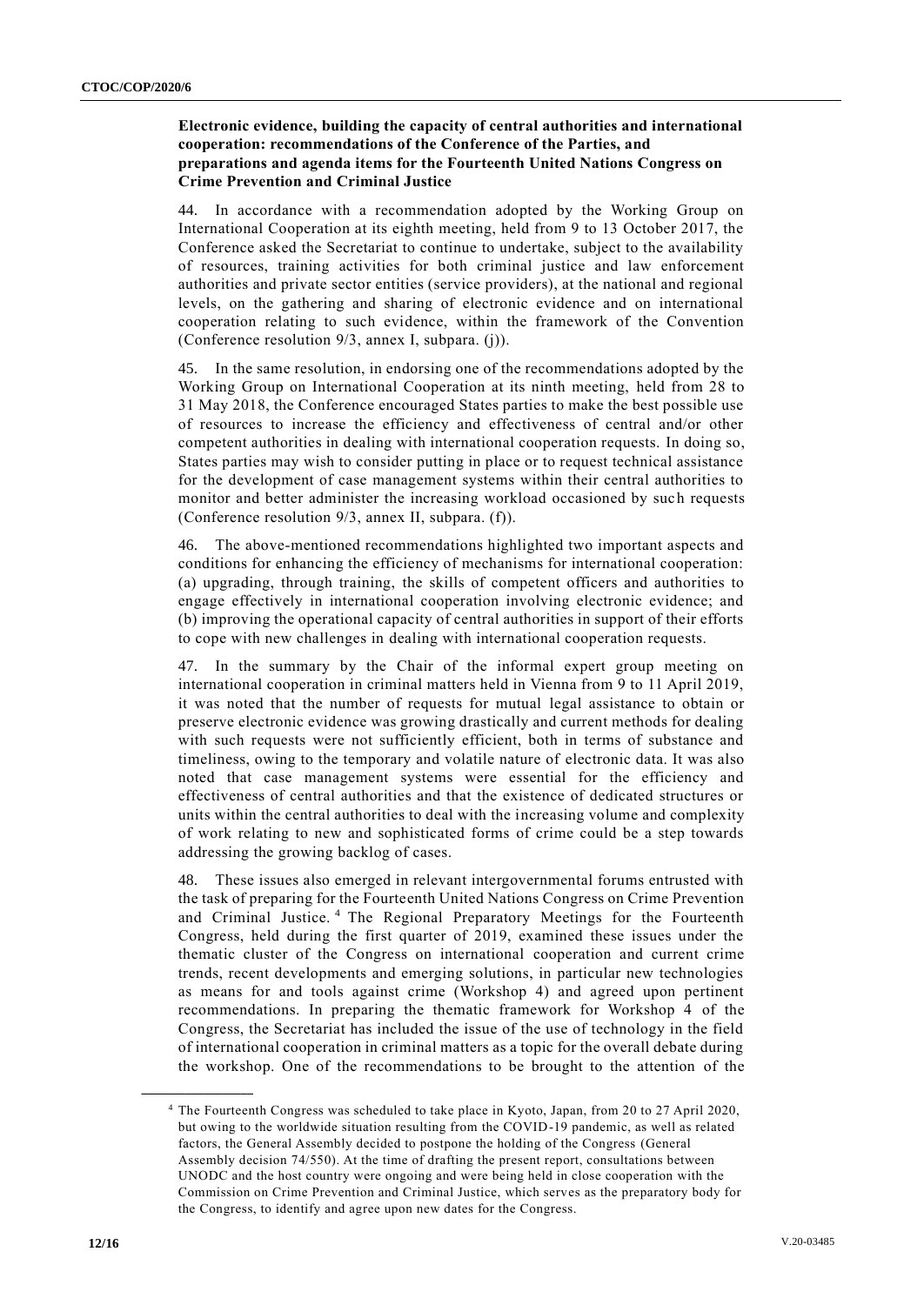Fourteenth Congress for its further consideration is that Member States, in cooperation with UNODC and other international organizations, should promote technical assistance and training to enhance the skills of practitioners and central authorities in using technology to expedite international cooperation [\(A/CONF.234/11,](http://undocs.org/A/CONF.234/11) para. 82 (l)).

#### **"Soft law": a need for updating United Nations model provisions**

49. With regard to model instruments developed by UNODC as a form of legislative assistance to guide Member States in the development of legislation in the area of international cooperation in criminal matters, UNODC is planning to update the existing "Model law on mutual assistance in criminal matters" to also include provisions relating to electronic evidence and how to engage in international cooperation to obtain such evidence. An expert group meeting, to be organized by UNODC, is to be held in Vienna and is to be tasked with reviewing and updating the provisions of the model law, including by ensuring that provisions on electronic evidence and procedural powers to preserve, gather and share such evidence are integrated into the model law, to serve as guidance for Member States wishing to develop or update their own legislative frameworks.

# **V. Supporting the work of the Working Group on International Cooperation**

#### **A. Deliberations within the Working Group**

50. The tenth meeting of the Working Group on International Cooperation was held on 16 October 2018, during the ninth session of the Conference of the Parties. At that meeting, the Working Group considered challenges faced in expediting the extradition process, including addressing health and safety and other human rights issues, as well as litigation strategies utilized by defendants to delay the resolution of an extradition request. During the deliberations, speakers underlined the importance of holding consultations among authorities and practitioners to expedite the extradition process. They also highlighted the usefulness of informal consultations as a means of exchanging information on legal requirements and standards, and on specific aspects of extradition cases, such as the identification of the person sought, and as a means of providing assurances and guarantees regarding the treatment of persons sought after their surrender [\(CTOC/COP/WG.3/2018/6\)](http://undocs.org/CTOC/COP/WG.3/2018/6).

51. At its ninth session, in October 2018, the Conference of the Parties endorsed a series of recommendations adopted by the Working Group on International Cooperation at its eighth, ninth and tenth meetings.

52. In endorsing one of the recommendations adopted at the eighth meeting of the Working Group, the Conference invited States parties that had not done so to consider amending their legislation to define clear rules of admissibility of evidence in court, as well as requirements for the conduct of special investigative techniques, for consideration and application in cases of electronic evidence obtained in foreign jurisdictions, and to revise, where appropriate, their existing procedures for mutual legal assistance to adapt them to requests for obtaining and handling electronic evidence.

53. The topic of special investigative techniques, and the admissibility in court of evidence derived therefrom, was one of the agenda items at the eleventh meeting of the Working Group on International Cooperation, held on 7 and 8 July 2020. It was the first time in its 14-year history that the Working Group had discussed this issue, focused on the implementation of article 20 of the Organized Crime Convention and dealt with such issues as the lessons learned from the use of special investigative techniques in the investigation of transnational organized crime, good practices related to the management of special investigative techniques in the context of transnational organized crime investigations that do not compromise the rights and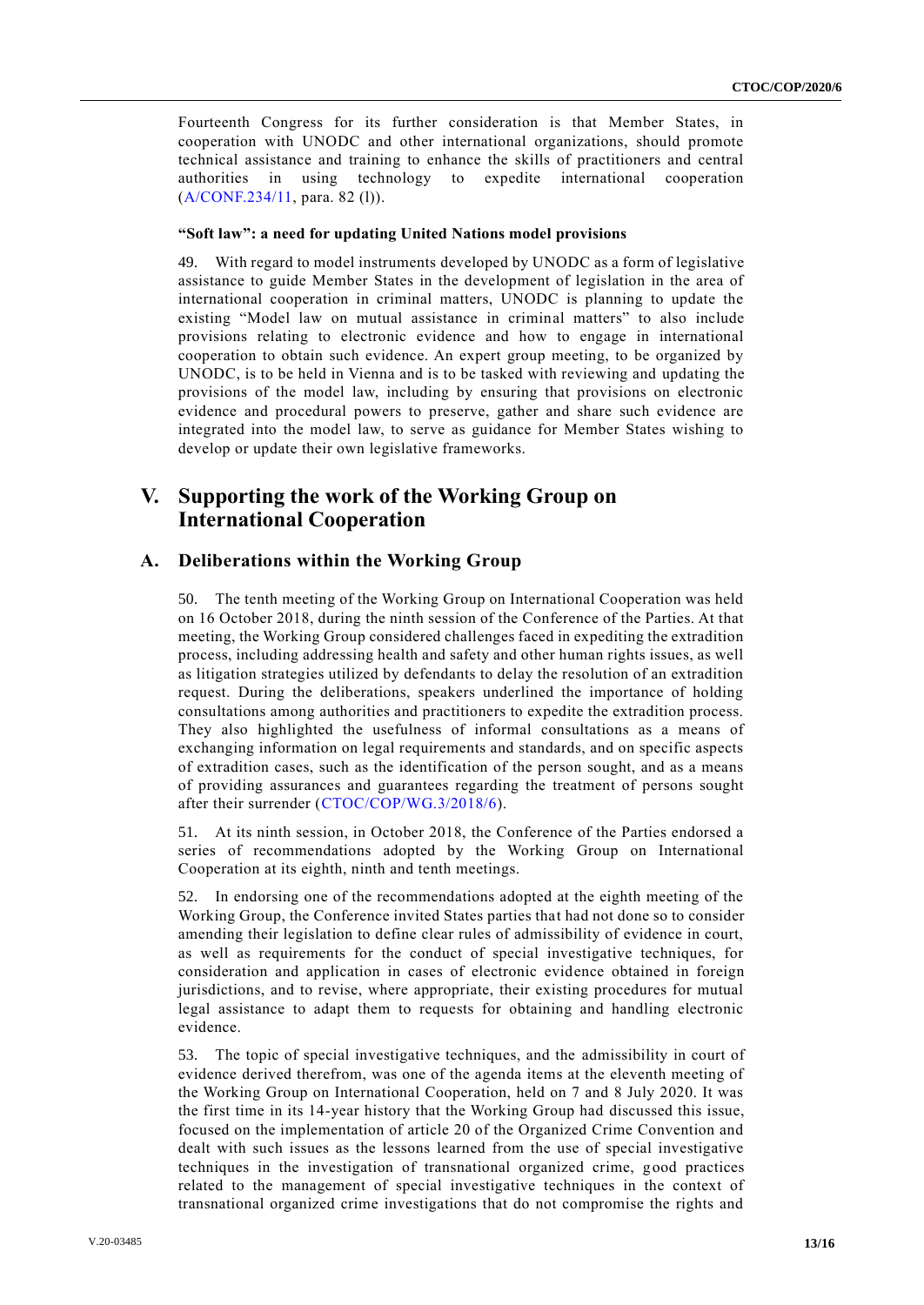freedoms of suspects and third parties, the most effective and most commonly us ed safeguards against abuse of special investigative techniques in the context of transnational organized crime cases, and the good practices in ensuring the admissibility of evidence in transnational organized crime cases collected through the use of special investigative techniques in other jurisdictions.

54. Another topic discussed for the first time in the context of the Working Group was that of joint investigations. The relevant discussion at the eleventh meeting of the Working Group revolved around the international framework related to joint investigations to combat transnational organized crime, including but not limited to the Organized Crime Convention and its relevant article 19, as well as the legal and practical aspects pertaining to that framework, with a view to enabling further dialogue on good practices and challenges encountered in this field.<sup>5</sup>

## **B. Synergies with the open-ended intergovernmental expert meeting to enhance international cooperation under the United Nations Convention against Corruption**

55. At the eighth open-ended intergovernmental expert meeting to enhance international cooperation under the United Nations Convention against Corruption, held in Vienna on 31 May 2019, the Secretariat, in an effort to enhance synergies and the exchange of information and experiences, provided an overview of the salient outcomes of the deliberations of the Working Group on International Cooperation at its tenth meeting.

56. Following the presentation, several speakers emphasized the interlinkages between certain topics, such as international cooperation, discussed by both the Working Group on International Cooperation and the expert meeting, while also stressing that duplication of effort should be avoided. A number of speakers suggested that future expert meetings could be linked more closely to the meetings of the Working Group on International Cooperation and the Open-ended Intergovernmental Working Group on Asset Recovery. One speaker noted that the scheduling of future expert meetings should be carefully considered, given the resource constraints and potential overlap in topics, while several other speakers referred to important differences between the Organized Crime Convention and the Convention against Corruption, and the need to reserve time for separate deliberations, in view of the issues that were unique to each Convention [\(CAC/COSP/EG.1/2019/4\)](http://undocs.org/CAC/COSP/EG.1/2019/4).

#### **C. The Working Group on International Cooperation and the Mechanism for the Review of the Implementation of the Organized Crime Convention and the Protocols thereto**

57. The present section does not take stock of activities in the field of international cooperation in criminal matters carried out since the ninth session of the Conference of the Parties, but instead reflects a forward-looking approach to the future role that the Working Group on International Cooperation is to play within the framework of the Mechanism for the Review of the Implementation of the United Nations Convention against Transnational Organized Crime and the Protocols thereto.

58. It should be recalled that, in its resolution 9/1, adopted at its ninth session, in October 2018, the Conference of the Parties established the Implementation Review Mechanism; adopted the procedures and rules for the functioning of the Mechanism, which are annexed to the resolution; and decided to launch the preparatory phase of

<sup>&</sup>lt;sup>5</sup> The background papers prepared by the Secretariat on both substantive agenda items (special investigative techniques and joint investigations), together with the report of the eleventh meeting of the Working Group on International Cooperation, are available at [www.unodc.org/.](http://www.unodc.org/)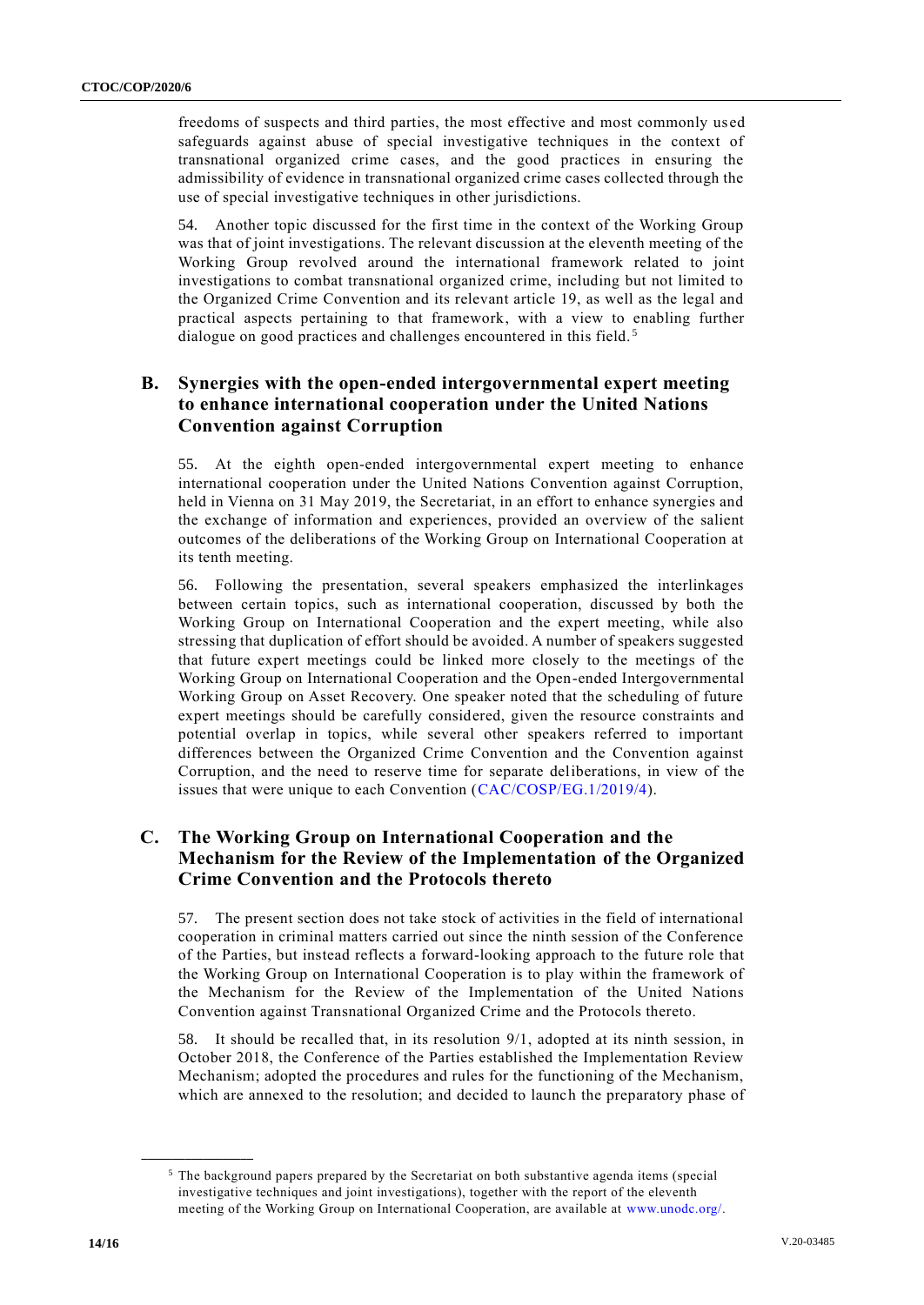the review process in accordance with the thematic clusters and multi-year workplan contained in the appendix to the procedures and rules.

59. The procedures and rules envisage a significant role for the working groups of the Conference, including the Working Group on International Cooperation, in the Mechanism. According to paragraph 12 of the procedures and rules, the Conference and its working groups are to add the matter to their agendas as an item consistent with their areas of expertise and without prejudice to their respective existing mandates. In addition, in order to ensure that the working groups may contribute to the Mechanism while also carrying out their respective existing mandates, each working group should dedicate no more than one agenda item per session to matters pertaining to the functioning of the review process.

60. Furthermore, in accordance with paragraph 43 of the procedures and rules, discussions pertaining to country reviews are to be undertaken in the relevant working groups. The outcomes of the country reviews, namely, the lists of observations indicating any gaps and challenges in the implementation of the provisions under review, best practices, suggestions and any technical assistance needs identified to improve implementation of the Convention and its Protocols, are to be made available to the working groups as a conference room paper, unless, in exceptional circumstances, the State party under review decides to keep some parts of the list confidential. A summary of the lists of observations shall be translated into the six official languages of the United Nations and be made available to the Conference and its working groups (para. 38 of the procedures and rules).

61. Moreover, with regard to the follow-up procedures after the country reviews, the working groups of the Conference are to draw upon the lists of observations in preparing their sessions, and take them into account when proposing generally applicable recommendations to the Conference (para. 43 of the procedures and rules).

In order to promote fruitful engagement with relevant stakeholders, including non-governmental organizations, and in accordance with article 32, paragraph 3 (c), of the Convention, the working groups are to have a constructive dialogue on the review process with relevant stakeholders, including non-governmental organizations (para. 53 of the procedures and rules).

63. The thematic cluster on international cooperation, mutual legal assistance and confiscation, which will be the focus of the Working Group on International Cooperation in its role as a pillar of the Implementation Review Mechanism, as described above, will be reviewed, together with criminalization issues, in years III –VI of the multi-year workplan for the functioning of the Mechanism.<sup>6</sup> Other issues that touch upon aspects of international cooperation in criminal matters, such as joint investigations, special investigative techniques and law enforcement cooperation, will be examined under the cluster on law enforcement and the judicial system of the Mechanism, in years VII–X of the multi-year workplan.

## **VI. Conclusions and recommendations**

64. UNODC, as the guardian of implementation of the Organized Crime Convention, continued to support States parties in their efforts to effectively implement the provisions of the Convention on international cooperation. In doing so, UNODC has sought to give priority to translating into practice the policy directions given by the Conference in this field, including, in particular, the policy directions contained in the recommendations adopted by the Working Group on International Cooperation at its eighth, ninth and tenth meetings, as endorsed by the Conference of the Parties in its resolution 9/3.

 $6$  Conference of the Parties resolution 9/1, appendix.